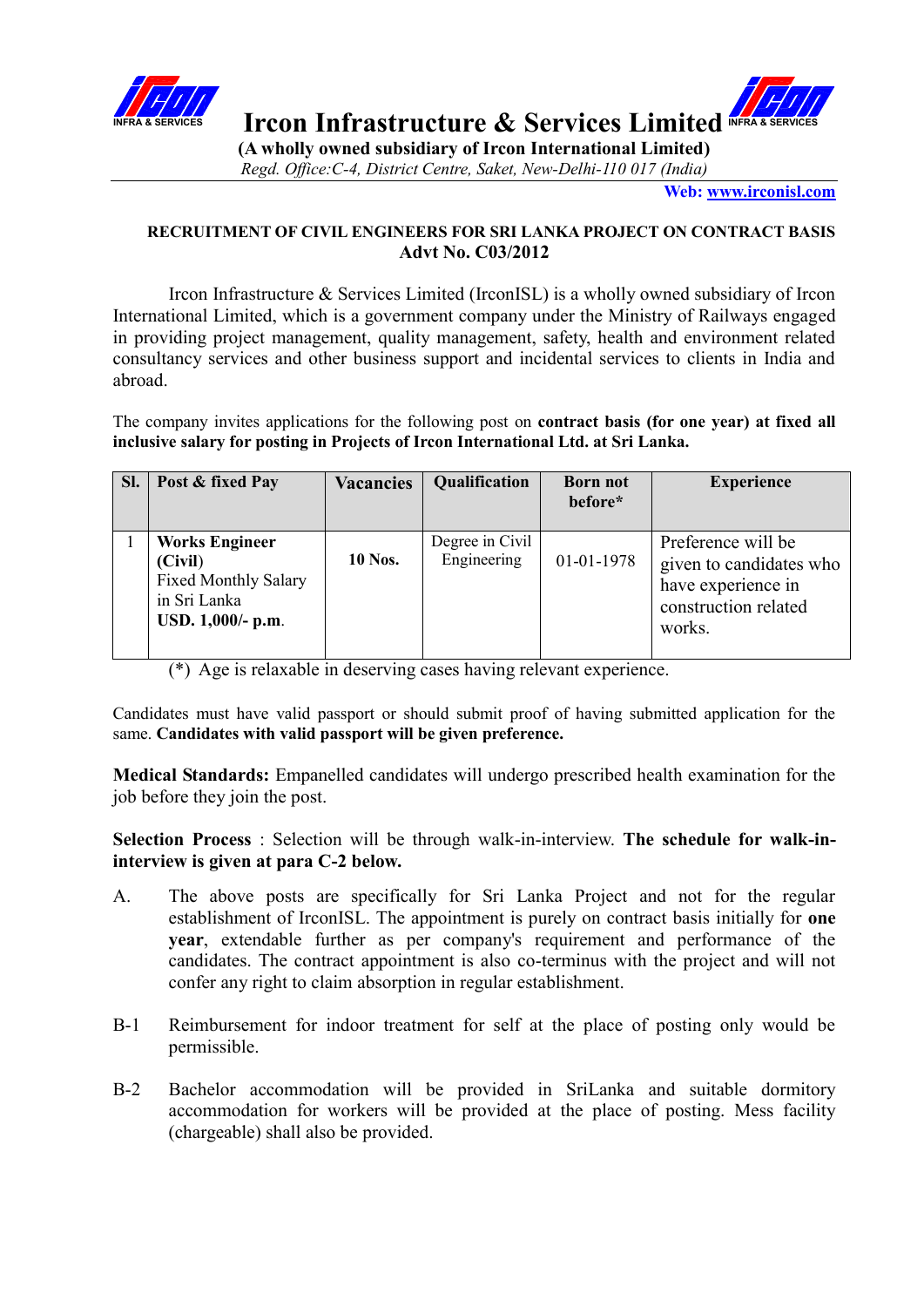- B-3 Minimum PF as prescribed under the EPF & MP Act 1952 will be deducted from the salary and a matching contribution will be made by the company.
- B-4 15 days earned leave would be admissible on completion of every 6 months service which can be accumulated and encashed at the time of cessation of contract. No other type of leave would be admissible.
- B-5 An insurance coverage of Rs. 10 Lacs will be given on foreign posting to provide financial security.
- B-6 Air-fare for mobilization and demobilization & visa charges will be paid by IrconISL.
- B-7 If stay will exceed for more than one year, return journey economy fare for travel to home town will be paid by IrconISL.
- B-8 No other perks or benefits would be admissible except the above.

## C **How to apply:**

- 1. Application neatly typed on A-4 size paper in the format given below should be addressed and sent to **Ircon Infrastructure & Services Limited** as per address given in table (C-2) below accompanied with the self attested photocopies of the following documents :
	- a) Matriculation Certificate (for age proof);
	- b) Certificate of professional Degree;
	- c) Certificates in proof of experience clearly indicating the length and line of experience;
	- d) Copy of valid Passport &
	- e) Copy of valid Community certificate (SC,ST, OBR etc.) if applicable.
- 2. **Applicants who consider themselves as eligible should straightway report for an interview alongwith duly filled in application** as per the following schedule or should send their duly filled in applications as per the details below. **No interview call letters will be issued as this is a walk- in-interview**.

| <b>SI</b> | Post                          | Time and<br>date for walk<br>in interview | <b>Address for walk in</b><br>interviews & sending of filled<br>in Applications                                           | <b>Last Date for</b><br>receipt of filled in<br><b>Applications</b> |
|-----------|-------------------------------|-------------------------------------------|---------------------------------------------------------------------------------------------------------------------------|---------------------------------------------------------------------|
|           | <b>Works Engineer (Civil)</b> | $10.00$ AM<br>on<br>08-Jan-2013           | Ircon Infrastructure &<br><b>Services Limited,</b><br><b>C-4 District Centre,</b><br>Saket,<br><b>New Delhi – 110 017</b> | $05 - Jan - 2013$                                                   |

## **The schedule for walk in interview is given in the table below:**

- 3. Only such applicants will be interviewed who are eligible as per the eligibility criteria. Applicants are, therefore, advised to check their eligibility thoroughly while applying so as to avoid disappointment at a later stage.
- **4.** The applicants must bring the original certificates in proof of age, community, **educational qualifications and experience while coming for the interview failing which the interview of the candidate will not be held.**
- 5. Incomplete or vague applications will be rejected summarily. Applications not in the prescribed format will also not be entertained.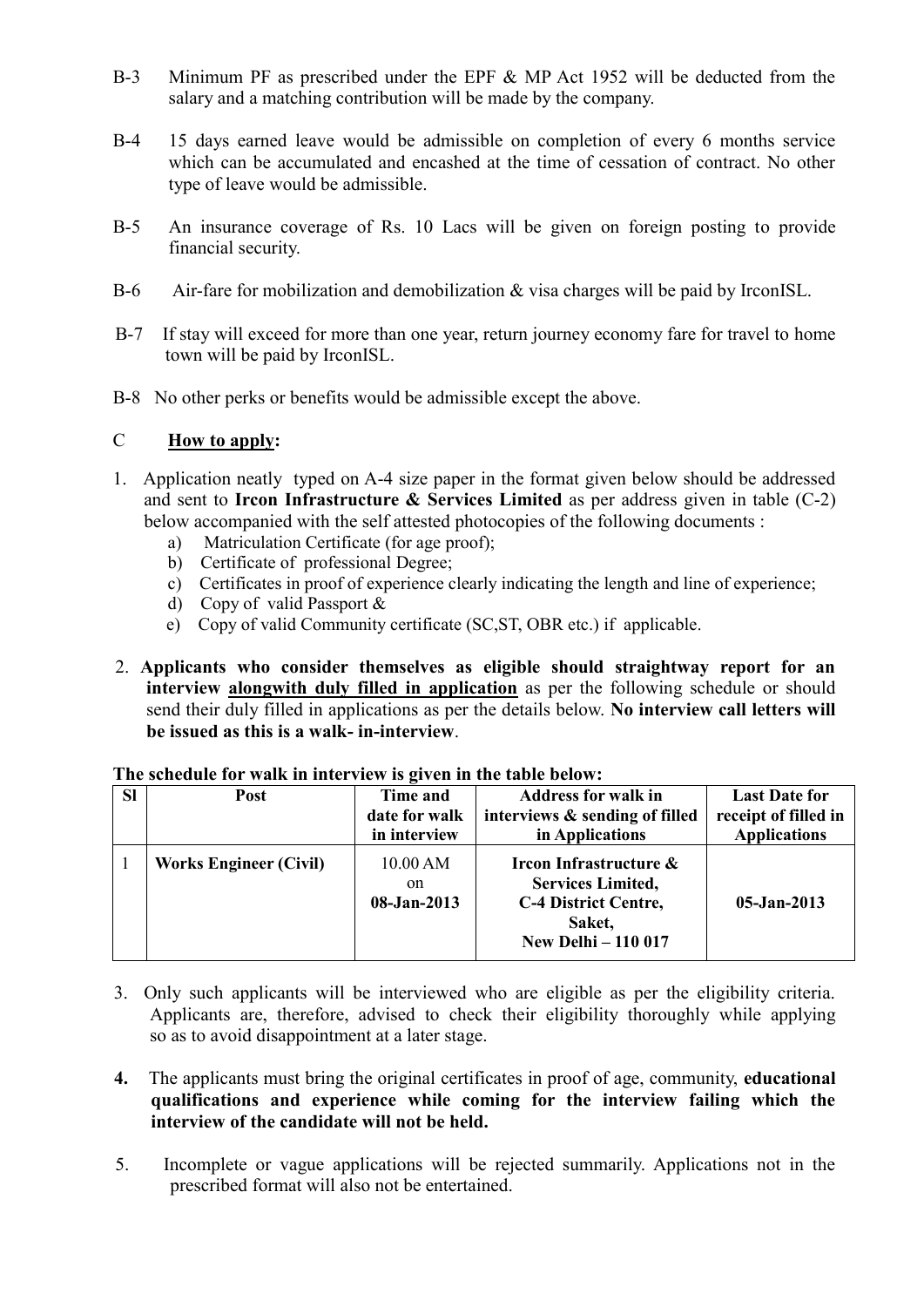- 6. Applicants working in Govt./PSUs may note that this is a short duration contract post and even for these posts they have to produce NOC at the time of interview and resign from their parent organisation on their selection.
- 7. The envelope containing the application should be clearly superscribed "**Application for the post of Works Engineer (Civil) for Sri Lanka Project - Advt. C03/2012***.*